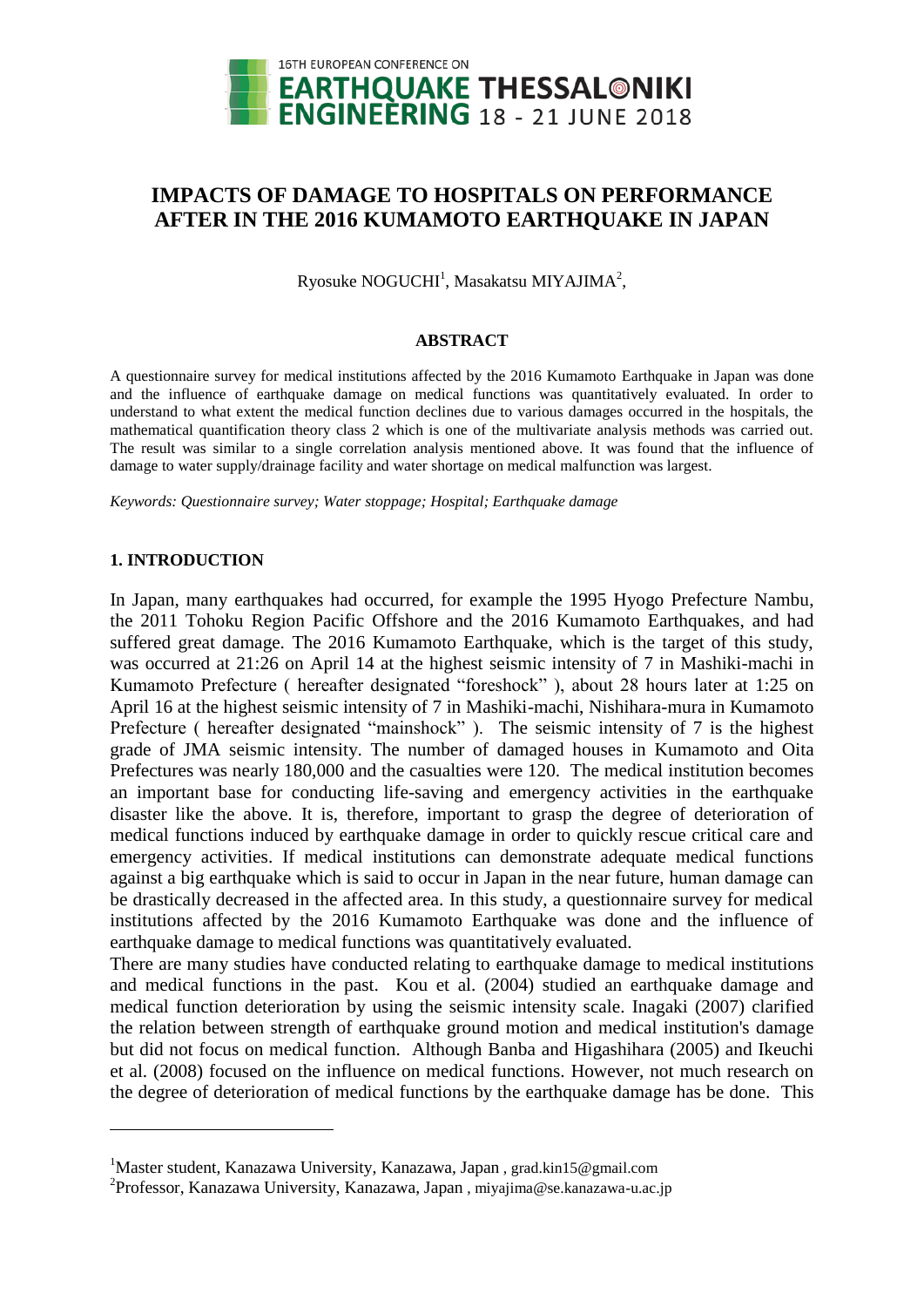study aims to clarify the degree of deterioration of medical function due to the degree of damage.

## **2. METHOD**

A questionnaire survey was conducted in the areas suffered building damage and lifeline damage by the 2016 Kumamoto earthquakes.

## *2.1 Target medical institutions*

The medical institutions having the bed, registered in the medical association in each prefecture were targeted in this study. Hospitals not considered to be important base facilities in conducting life-saving and rescue activities, such as ophthalmology, dentistry etc., were excluded. The questionnaire survey sheets were mailed to 389 medical institutions then responses were obtained from 125 medical institutions. Therefore the questionnaire collection rate was 32.1%. The location of the institutions that were responded is shown in Figure 1.



Figure 1. Location of questionnaire collection institutions

## *2.2 Outline of questions*

The purpose of the research is to grasp the earthquake damage that leads to deterioration of the medical function most in the medical institution in the earthquake disaster. For that reason, we investigated six items as follows, hospital specifications, building damage, lifeline damage, facility damage, medical equipment damage, and emergence response in the earthquake. Table 1 shows details of the each item of the questions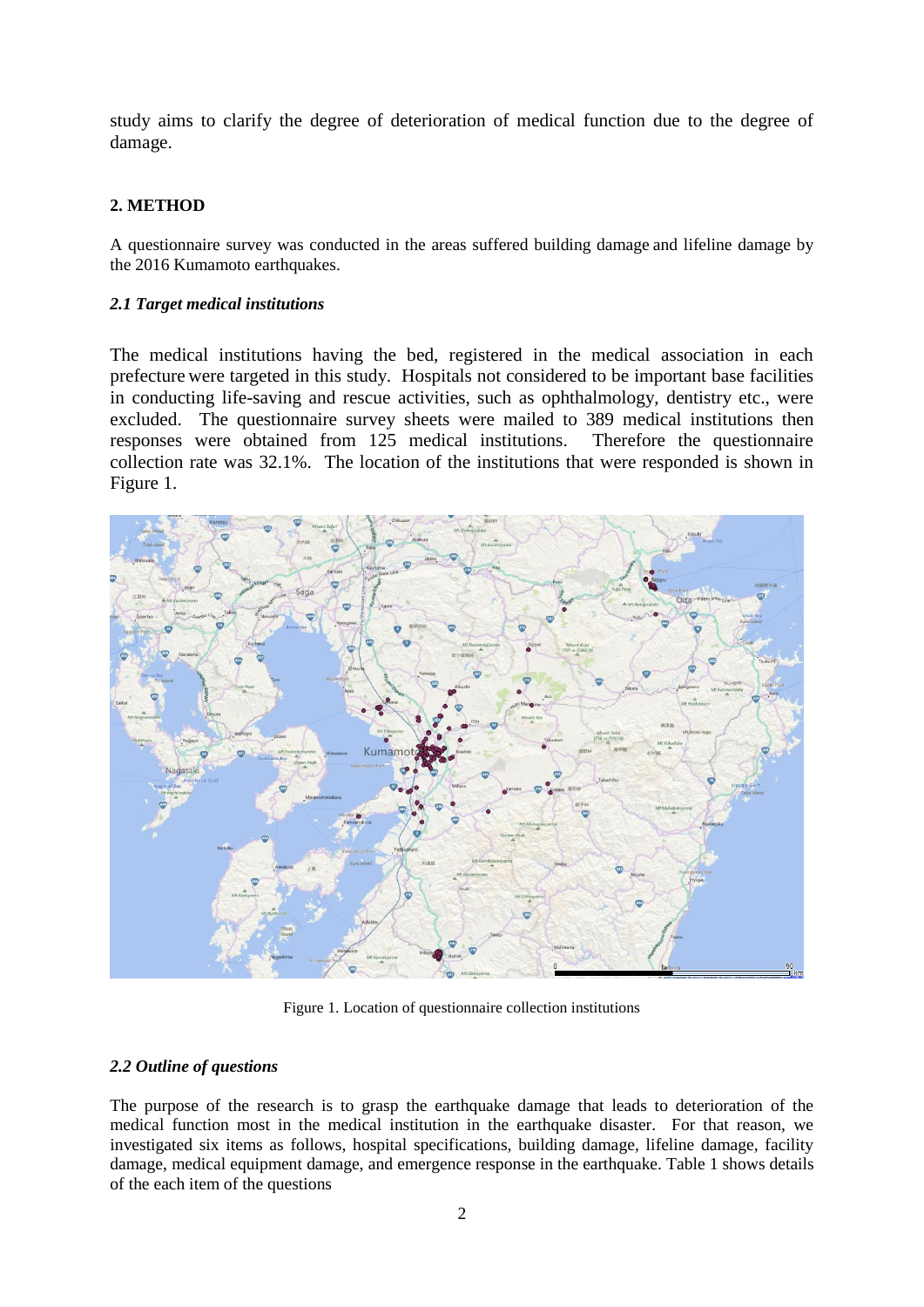## *2.3 Result*

The questionnaire was conducted by mail on July 7, 2016, and answers were obtained from 125 medical institutions. Fig-2 shows the number of answered institutions in each seismic intensity. We firstly paid attention to the seismic intensity of the nearest observation station to the target institution <sup>10)</sup>. However we did not analyze the influence of seismic intensity because that there is bias in the number of samples in each seismic intensity shown in Figure 2. The number of floors of the target institution and the existence of an elevator are shown in Figure 3, and the structure type is shown in Figure 4. As for the number of floors and structure type, it can be seen that they have 2, 3 or 4 floors in the many medical institutions and almost all of the structure type was RC.

| Survey item                           | <b>Details</b>                                          |
|---------------------------------------|---------------------------------------------------------|
|                                       | Structual element damage                                |
|                                       | Non-Structual element damage                            |
| Building damage                       | Furniture and fixtures damage                           |
|                                       | Damage to chemicals                                     |
|                                       | <b>Blackout</b>                                         |
| Lifeline function damage              | Water stoppage                                          |
|                                       | Gas supply interception                                 |
|                                       | Plumbing damage                                         |
| Facilities damage                     | Air Conditioning / Electricity                          |
|                                       | Elevator facilities                                     |
| Medical equipment damage              | Damage to medical equipment such as artificial dialyzer |
| Medical activity after the earthquake | Outpatient hospitalization and transfer                 |
| Hospital specifications               | Number of floors, building type                         |

| Table 1. Contents of questions. |  |
|---------------------------------|--|
|---------------------------------|--|



Figure 2. Number of answered institutions in seismic intensity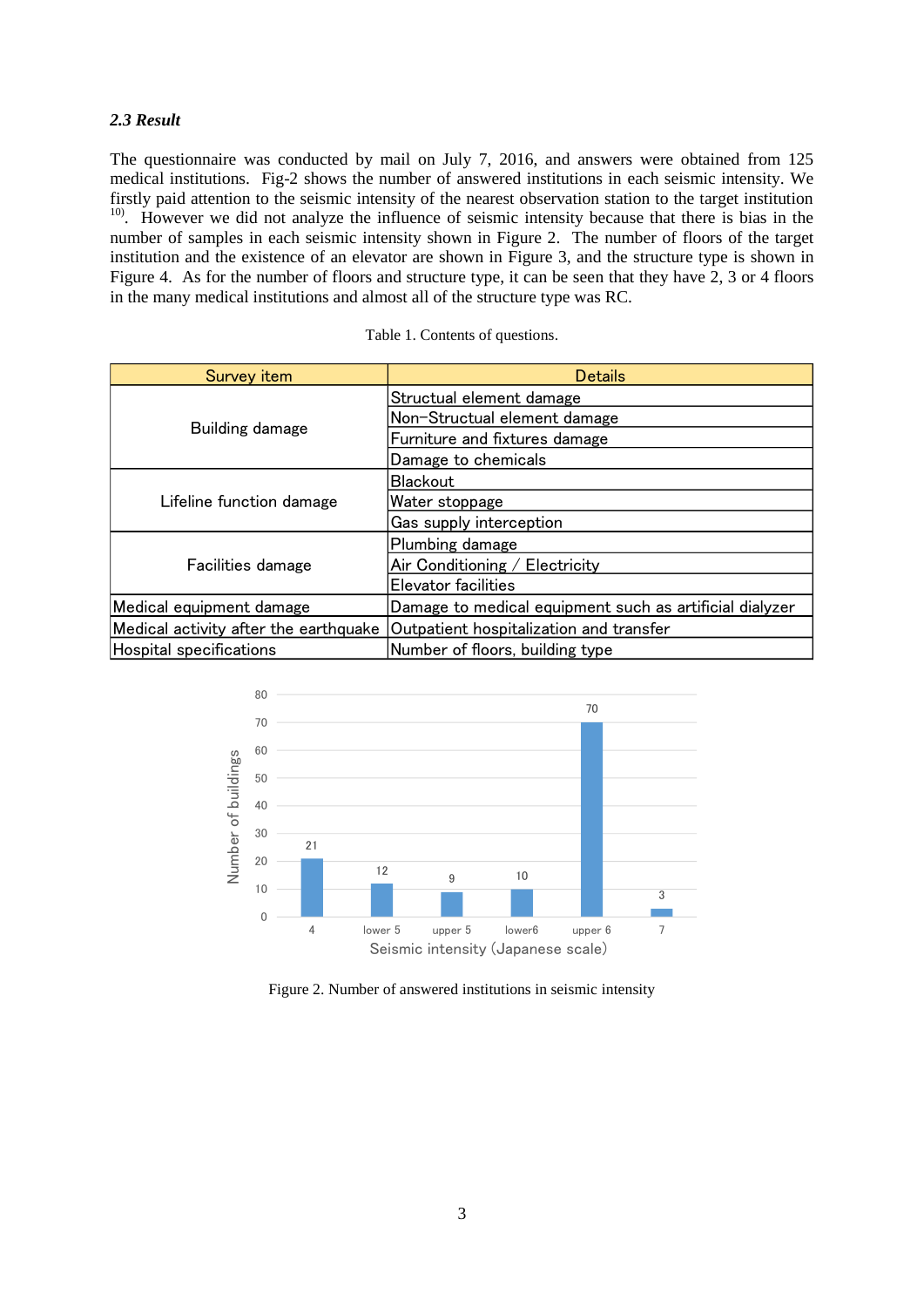

Figure 3. Number of buildings in each floor number and existence of an elevator



Figure 4. The number of buildings in each structure type

## **3. SUMMARY OF DAMAGE**

We firstly tried to investigate the influence of both earthquakes to the damage and medical function. The damage occurred at 44 institutions, that means 35.2% of the whole answers by the foreshock. However, there were only two institutions were influenced on the medical function due to the foreshock. The damage due to foreshock, therefore, were omitted in this study. The damage to buildings, lifeline function, equipment, and the impact of each damage are explained below. Influence to medical function is defined in this research as the condition that it is impossible to perform surgery, and the situation that it is necessary to restrict the medical treatment, such as shortening of the time of leave and dialysis, due to the earthquake damage, and the case of transfer of patients.

#### *3.1 Structure element damage*

We focused on the damage to outer wall, inner wall, pillar, and beam as an element of building. Figure 5 shows the damage rate and Figure 6 shows the impact rate. In this study, the damage rate is defined as the number of the damaged hospitals divided by that of pillar the total hospitals. And the impact rate is defined as the number of hospitals affected on medical function divided by that of the damaged hospitals. These figures indicates that the structure element damage occurred at the outer wall and inner wall around more than 60%. However, the impact rate was only about 10%.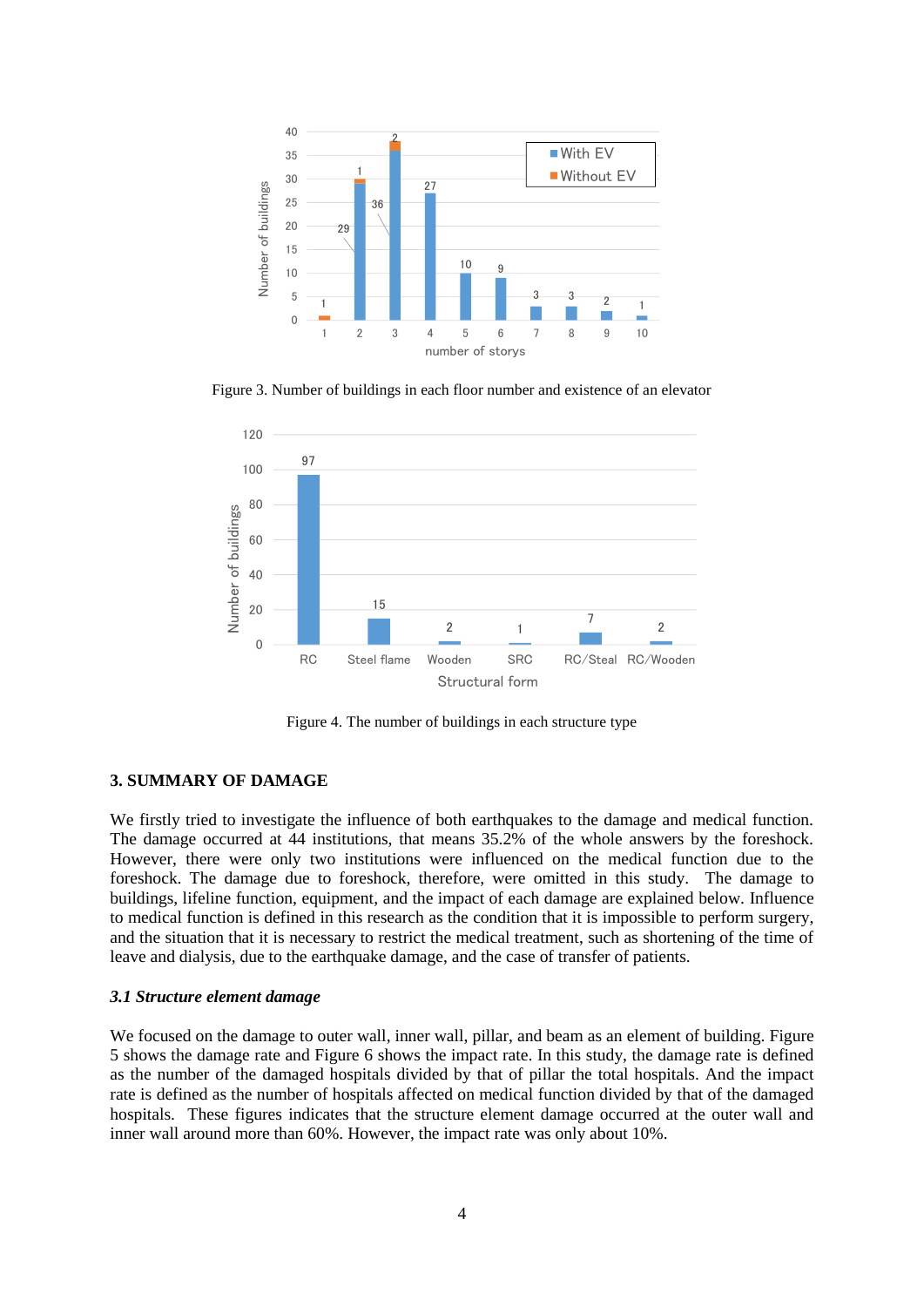





Figure 6. Impact rate of structural element damage

#### *3.2 Non-structure element damage*

We investigated the damage to window glass, floor, ceiling, and door as a non-structure element. Figure 7 shows the damage rate and Figure 8 shows the impact rate of non-structure element. Nonstructure element damage occurred at floor and ceiling more than 30%. The impact rate of ceiling exceeds 20% but the impact rate of glass damage is very small.



Figure 7. Damage rate of non-structural element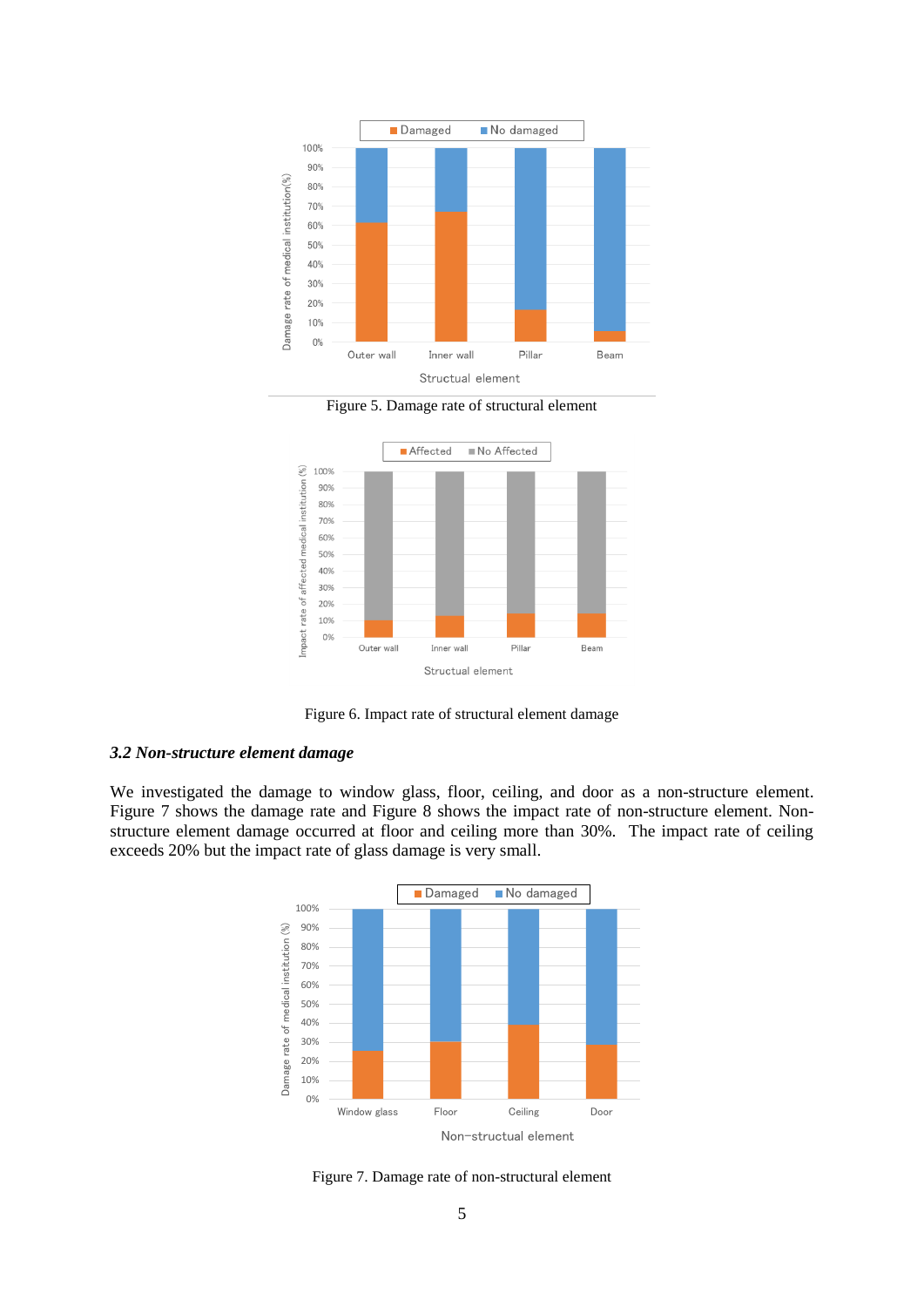

Figure 8. Impact rate of non-structural element damage

## *3.3 Facilities damage*

We focused on water supply/drainage, air conditioning, elevator as facilities in this study. Figures 9 and 10 show the damage rate and the impact rate, respectively. Facilities damage occurred at water supply/drainage in 40%. The damage to elevator exceeds 50% and is highest in these facilities. The impact rate of water supply/drainage exceeds 60% and is great.



Figure 9. Damage rate of facilities



Figure 10. Impact rate of facilities damage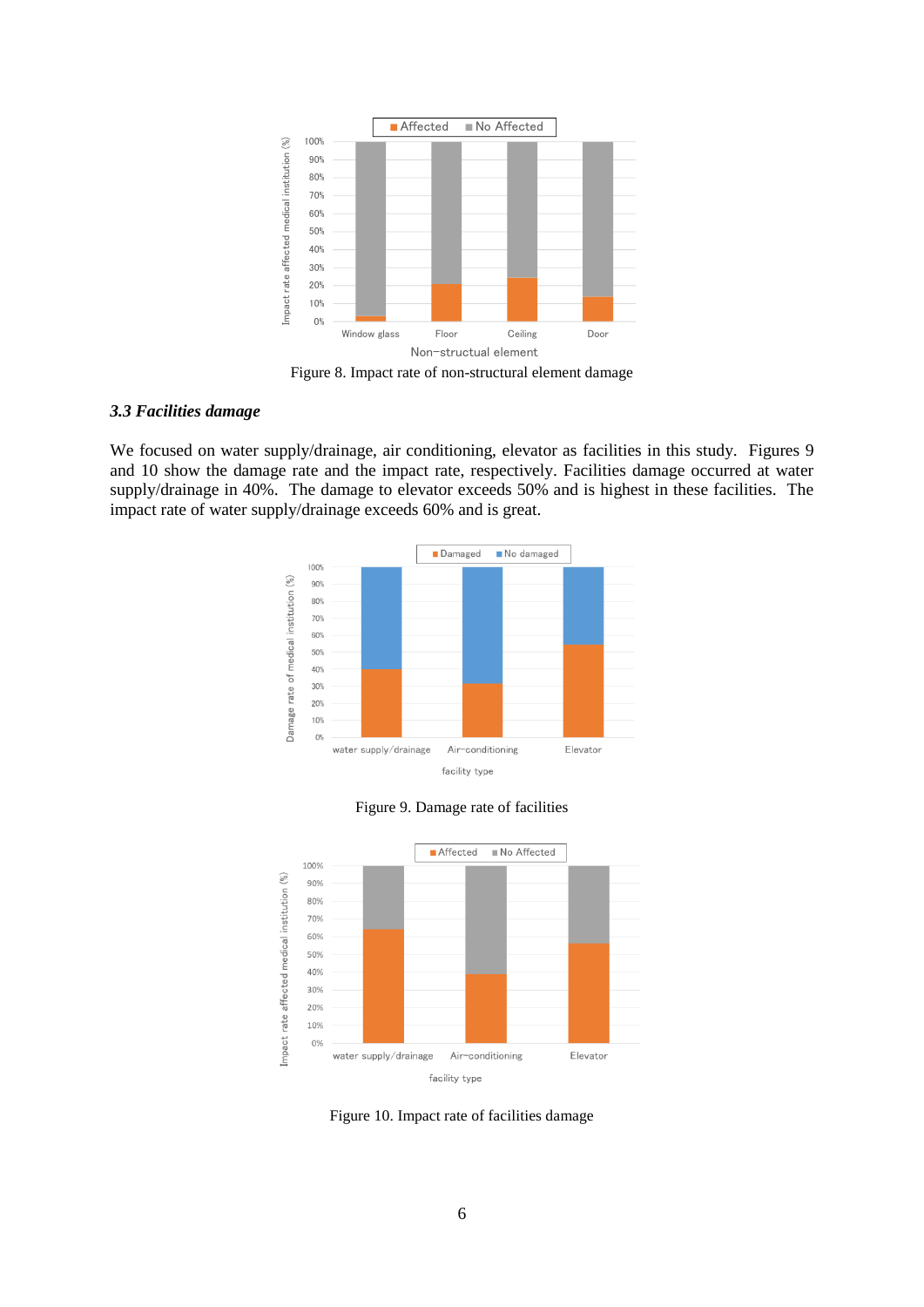#### *3.4 Lifeline function damage*

We investigated blackout, water stoppage, gas supply interception, interception of an internal telecommunication line and an outside telecommunication line as lifeline function damage. Figures 11 and 12 show the damage rate and the impact rate, respectively. The medical functions were influenced by blackout at 52% of the hospitals, the water stoppage at 71% and the gas supply interception at 57%. The water stoppage mostly influenced on medical function because of malfunction of water supply/drainage facilities. It is clarified that the damage to lifeline function has large influence on the medical function.





Figure 11. Damage rate of lifeline function

Figure 12. Impact rate of lifeline function damage

## **4. IMPACT OF EARTHQUAKE DAMAGE ON MEDICAL FUNCTION**

#### *4.1 Evaluation of the affected damage*

We classified the impact levels of medical function into four levels to analyze the impact of each damage on the medical function as follows; Level 0: No damage, Level 1: No influence of damage on medical function, Level 2: Restriction of medical treatment, Level 3: Transfer of patients due to damage. Details of each damage with a particularly great impact will be shown below.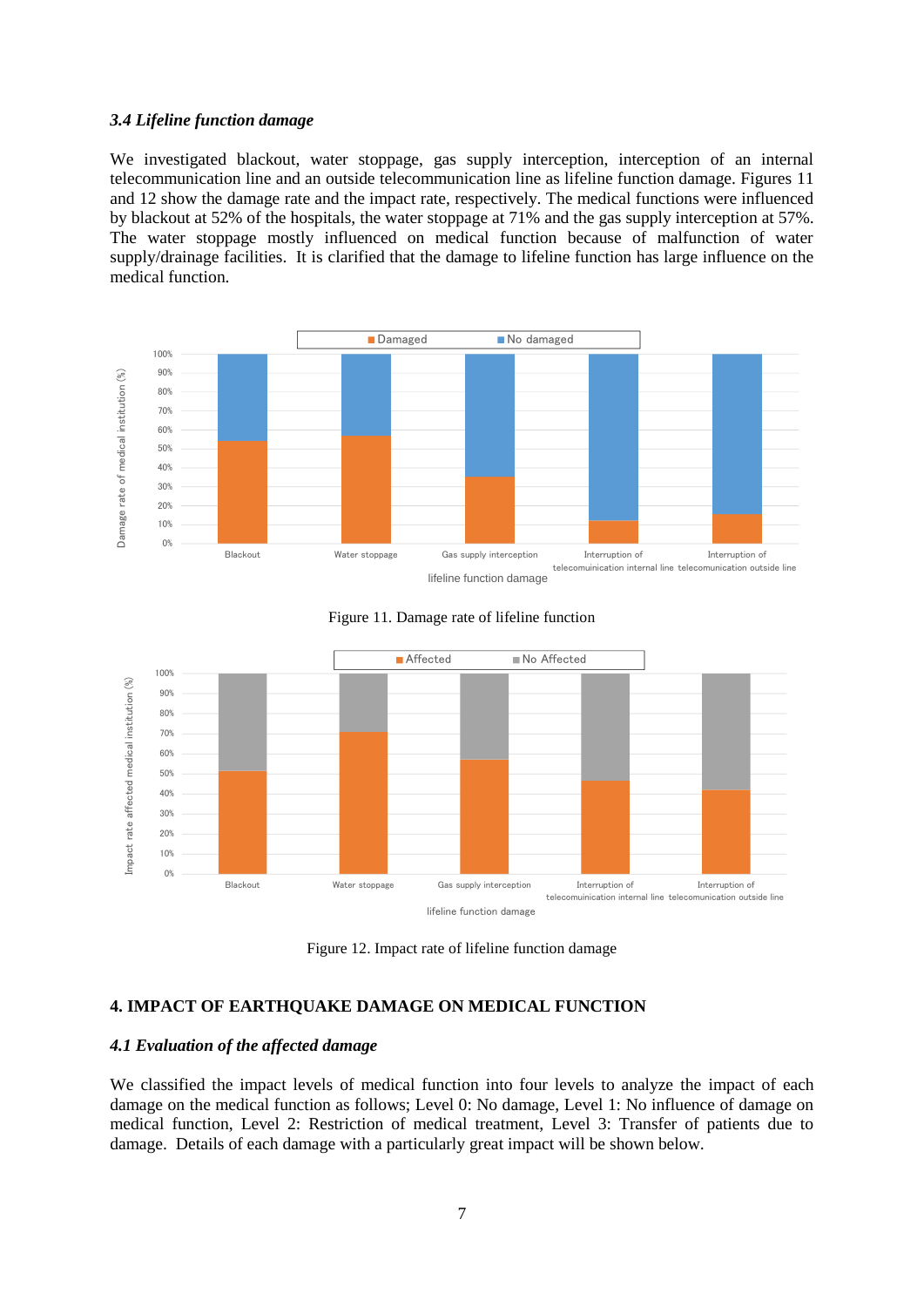#### *4.2 Impact of structural element damage*

In the case of structural element damage, outer walls and inner walls are larger impact than pillars and beams, therefore the relationship between the level of medical function by the damage to outer and inner walls in the damage category is shown in Figure 13. According to this figure, almost all the impact by cracks in the outer and the inner walls is level 1, and about half of the chipped is level 2 and 3. It is considered that there is almost no influence on the medical function due to crack. According to the description in the questionnaire, the largest impact on the medical treatment due to the breakage of the outer and inner walls is unusable of examination room of a medical institution. Therefore, if breakage of the inner wall occurs in the examination room or the waiting room, the medical treatment is restricted and the medical function is deteriorated.



#### *4.3 Impact of non-structural element damage*

The level of medical function by the damage to the ceiling with the highest impact rate and the floor with the most damage rate is shown in Figure14. Most of cracks of were level 1, and about half of breakage and other damage was level 2, 3. According to the description in the questionnaire, there were many water leaks due to breakage of water pipe by damage to ceiling.



Figure 14. Impact level of non-structural element damage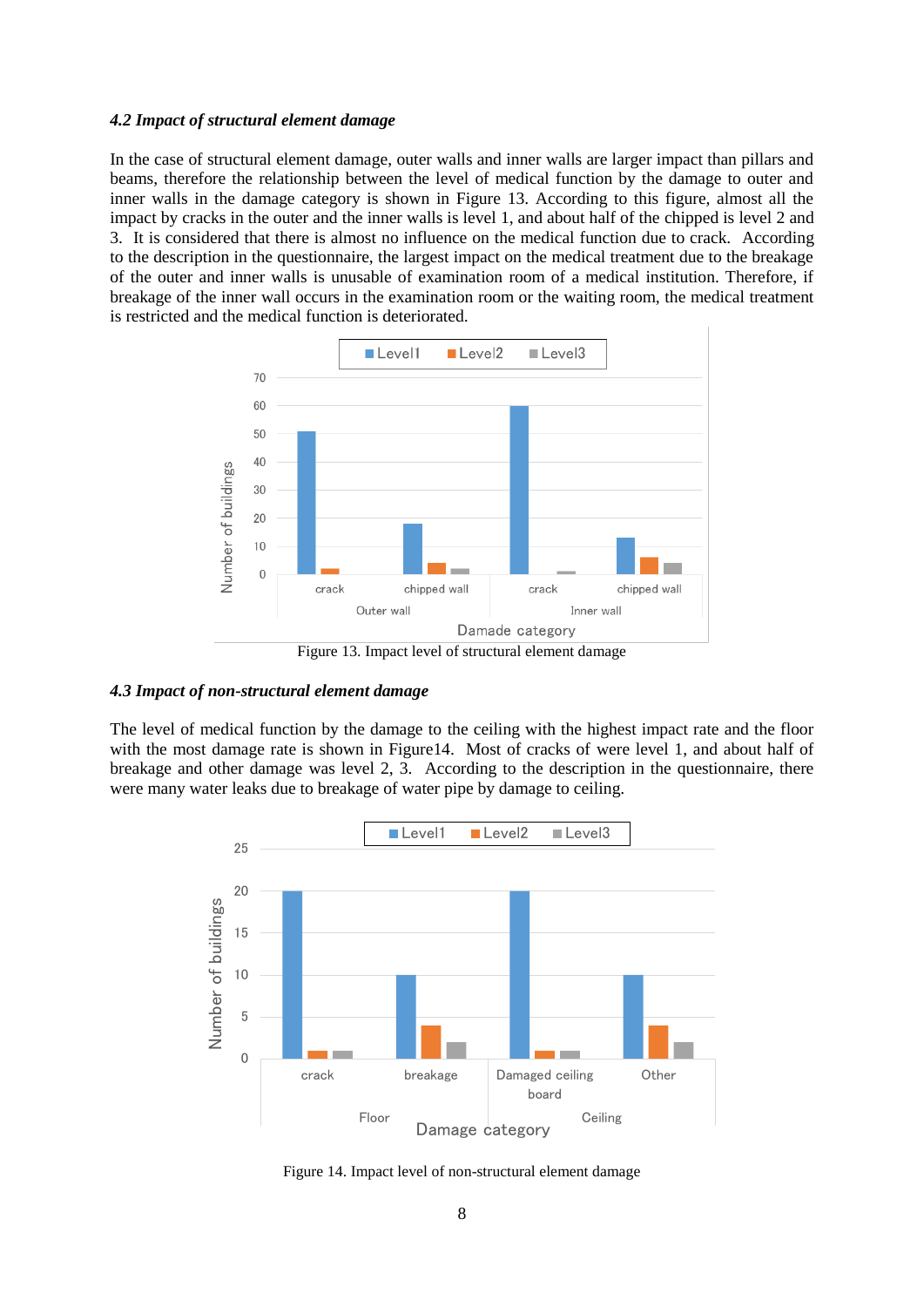#### *4.4 Impact of equipment damage*

Damage to water supply/drainage facility was greatly affected in equipment damage. The water stoppage by breakage of the water pipe and water storage tank was related to the damage to water supply/drainage facility. Therefore, the impact of water stoppage is large. Moreover, the impact of the elevator facility damage was large because that the movement of many patients and the transport of meals became difficult.

#### *4.5 Impact of lifeline function damage*

The relation between impact level of blackout and water stoppage, and the location of the lifeline function damage is shown in Figure 15. Expression of "inside institution" in this figure means that function damage occurred by the physical damage in the hospital, and "outside institution" means that function damage occurred by the physical damage at outside of the hospital. Also, "inside and outside" means that the physical damage occurred at both of inside and outside. In the case of blackout, level 2 is small when the damage occurred at only inside or outside the hospital, and it can be seen that level 2 rapidly increases when the damage occurred at both. If the damage occurs at only inside hospital, it can be considered that the impact can be reduced by private power generation. In case of water stoppage, the number of building in level 2 exceeds those in level1 in all categories. This means that the impact on the medical function due to water stoppage is great.



Figure 15. Impact level of lifeline function damage

# **5. DAMAGE ANALYSIS BY MATHEMATICAL QUANTIFICATION THEORY CLASS 2**

We clarified the impact on medical function in the single correlation analysis in the previous chapter. However, it is not clear which damages are particularly great for deteriorating of the medical function. A mathematical quantification theory class 2 which is one of the multivariate analysis methods was, therefore, carried out here. Objective variables are defined as follows; Level 1: medical function is not affected, Level 2: medical function is affected, Level 3: hospitals that is closed or transferring of patients. The number of samples was 90 because some of the answers were omitted because of inadequate sample in the analysis. If there are significant frequency deviations among the categories of the same variable, distortion occurs in the result of quantification class 2 and it should be remove. In the following variables as "beam", "outside line", "extension" were excluded in the analysis because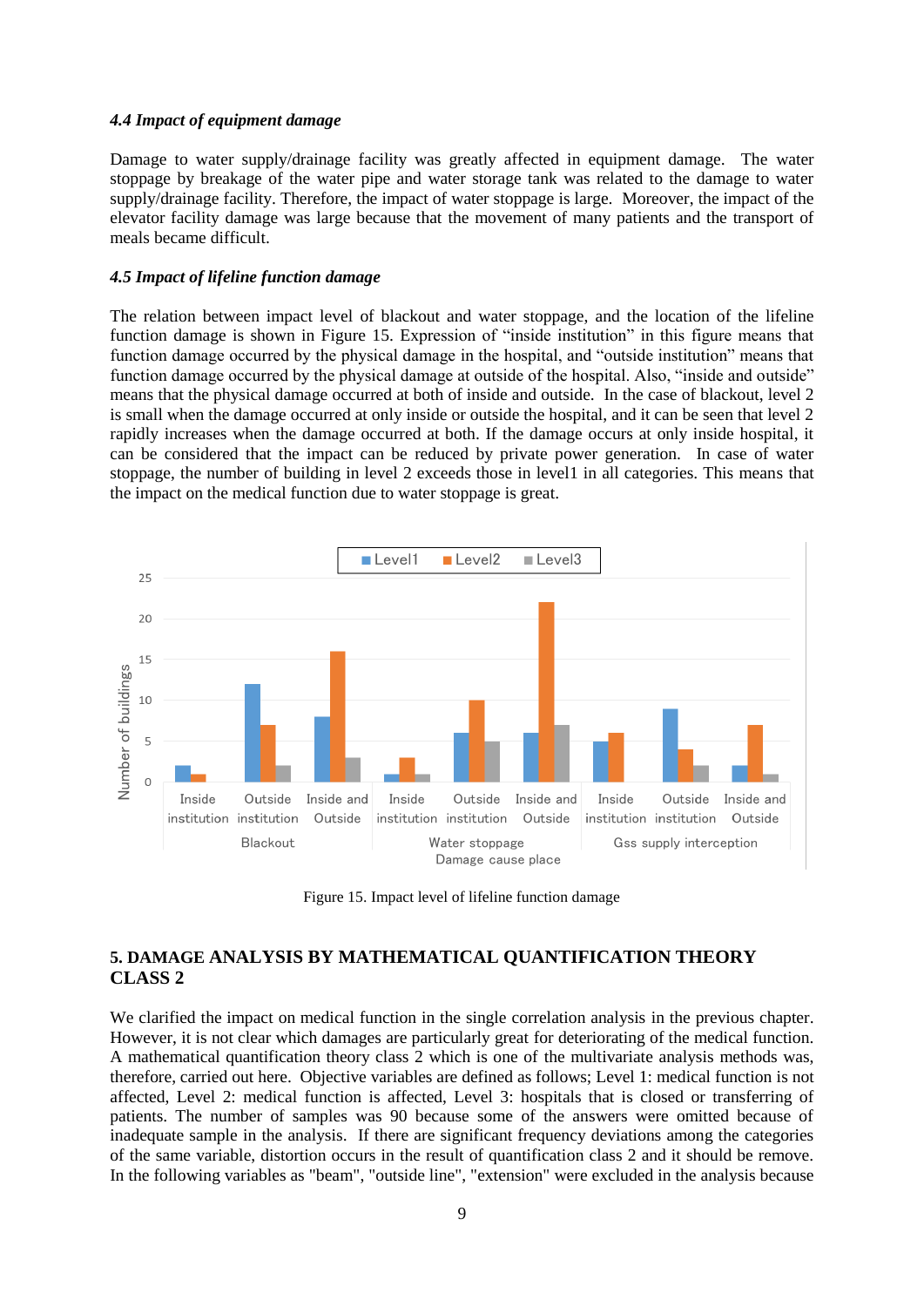that more than 90% of samples are concentrated in the category of no damage. The correlation between each variable is shown in Table 2. Those with independent coefficients of more than 0.5 are defined as strongly correlated functions and those with low correlation with objective variables were excluded. Therefore, we analyzed eleven variables shown in Table 2 except "floor" and "gas interruption".

Table 3 shows the results of discrimination by the mathematical quantification theory class 2. The range and partial correlation coefficient are shown in Table 4, and the judgment graph is shown in Figure 16. This figure indicates that level 1 increases as the value of horizontal axis increases, and levels 2 and 3 are distributed more as the value of horizontal axis decreases. This means that the impact of damage is stronger as it decreases. Also, on the vertical axis, the levels 1 and 2 are more distributed in the positive direction and the level 3 is distributed more on the negative side in the positive direction.

| Variable name           | Ovjective<br>variables | Outer<br>wall | Inner<br>wall | Pillar | <b>Window</b><br>glass | Floor | <b>Ceiling</b> | Door  | <b>Black</b><br>$-$ out | Water<br>stoppage | Gas<br>supply<br>$inter-$<br>ception | Water<br>supply/<br>drainag<br>e | $Air-$<br>ning | conditio Elavator |
|-------------------------|------------------------|---------------|---------------|--------|------------------------|-------|----------------|-------|-------------------------|-------------------|--------------------------------------|----------------------------------|----------------|-------------------|
| Outer wall              | 0.240                  |               |               |        |                        |       |                |       |                         |                   |                                      |                                  |                |                   |
| Inner wall              | 0.351                  | 0.494         |               |        |                        |       |                |       |                         |                   |                                      |                                  |                |                   |
| Pillar                  | 0.160                  | 0.327         | 0.224         |        |                        |       |                |       |                         |                   |                                      |                                  |                |                   |
| Window glass            | 0.276                  | 0.167         | 0.271         | 0.049  |                        |       |                |       |                         |                   |                                      |                                  |                |                   |
| Floor                   | 0.158                  | 0.319         | 0.321         | 0.543  | 0.235                  |       |                |       |                         |                   |                                      |                                  |                |                   |
| Ceiling                 | 0.216                  | 0.374         | 0.339         | 0.230  | 0.199                  | 0.305 |                |       |                         |                   |                                      |                                  |                |                   |
| Door                    | 0.234                  | 0.320         | 0.480         | 0.122  | 0.262                  | 0.243 | 0.188          |       |                         |                   |                                      |                                  |                |                   |
| Black-out               | 0.342                  | 0.266         | 0.314         | 0.135  | 0.163                  | 0.198 | 0.260          | 0.211 |                         |                   |                                      |                                  |                |                   |
| Waterstoppage           | 0.463                  | 0.238         | 0.429         | 0.184  | 0.231                  | 0.182 | 0.268          | 0.460 | 0.479                   |                   |                                      |                                  |                |                   |
| Gas supplyinter-ception | 0.328                  | 0.162         | 0.316         | 0.206  | 0.401                  | 0.268 | 0.232          | 0.385 | 0.395                   | 0.528             |                                      |                                  |                |                   |
| Water supply/drainage   | 0.435                  | 0.270         | 0.257         | 0.150  | 0.375                  | 0.206 | 0.246          | 0.282 | 0.315                   | 0.418             | 0.353                                |                                  |                |                   |
| Air-conditioning        | 0.301                  | 0.250         | 0.439         | 0.233  | 0.361                  | 0.354 | 0.263          | 0.350 | 0.267                   | 0.324             | 0.332                                | 0.362                            |                |                   |
| Elavator                | 0.186                  | 0.330         | 0.312         | 0.214  | 0.307                  | 0.183 | 0.263          | 0.217 | 0.229                   | 0.266             | 0.286                                | 0.456                            | 0.249          |                   |

Table 2. The correlation between each variable.

Table 3. The correlation between each variable.

| Actual value       | Analysis value | Hit rate           |        |        |
|--------------------|----------------|--------------------|--------|--------|
|                    | Level1         | Level <sub>2</sub> | Level3 |        |
| Level1             |                |                    |        | 82.00% |
| Level <sub>2</sub> |                | 23                 |        | 76.67% |
| Level <sub>3</sub> |                |                    |        | 80.00% |
|                    |                |                    |        |        |

Table 4. Range and partial correlation coefficient.

|                       | Horizontal axis | Vatical axis                       |      |                       |        |                                    |                                                                                                                                                                |
|-----------------------|-----------------|------------------------------------|------|-----------------------|--------|------------------------------------|----------------------------------------------------------------------------------------------------------------------------------------------------------------|
| Variable name         | Range           | Partial correlation<br>coefficient | Rank | Variable name         | Range  | Partial correlation<br>coefficient | Rank                                                                                                                                                           |
| Water supply/drainage | 1.5267          | 0.5910                             | .1.  | Windoe glass          | 1.6474 | 0.2063                             | $[2] % \includegraphics[width=0.9\columnwidth]{figures/fig_10.pdf} \caption{The figure shows the number of parameters in the left and right.} \label{fig:2} %$ |
| Blackout              | 1.4009          | 0.4854                             | [2]  | Air-conditioning      | 1.5664 | 0.2092                             | $[3]$                                                                                                                                                          |
| Air-conditioning      | 0.9737          | 0.2367                             | [5]  | Ceiling               | 1.4884 | 0.2149                             | $[1]$                                                                                                                                                          |
| Ceiling               | 0.7652          | 0.2235                             | [7]  | Outer wall            | 0.9664 | 0.1854                             | [4]                                                                                                                                                            |
| Elevator              | 0.7545          | 0.2143                             | [8]  | <b>Blackout</b>       | 0.7764 | 0.1557                             | [5]                                                                                                                                                            |
| Inner wall            | 0.6744          | 0.2438                             | [4]  | Water supply/drainage | 0.6283 | 0.1143                             | [6]                                                                                                                                                            |
| Windoe glass          | 0.6115          | 0.1587                             | [9]  | Inner wall            | 0.6062 | 0.1112                             | [7]                                                                                                                                                            |
| Outer wall            | 0.6060          | 0.2347                             | [6]  | Pillar                | 0.3991 | 0.0857                             | [8]                                                                                                                                                            |
| Blackout              | 0.5503          | 0.2865                             | [3]  | Water stoppage        | 0.3613 | 0.0665                             | [10]                                                                                                                                                           |
| Pillar                | 0.1720          | 0.0767                             | 10   | Elevator              | 0.2628 | 0.0714                             | [9]                                                                                                                                                            |
| Door                  | 0.1609          | 0.0748                             |      | Door                  | 0.0063 | 0.0015                             |                                                                                                                                                                |

The range and the partial correlation coefficient which are used for the evaluation in the mathematical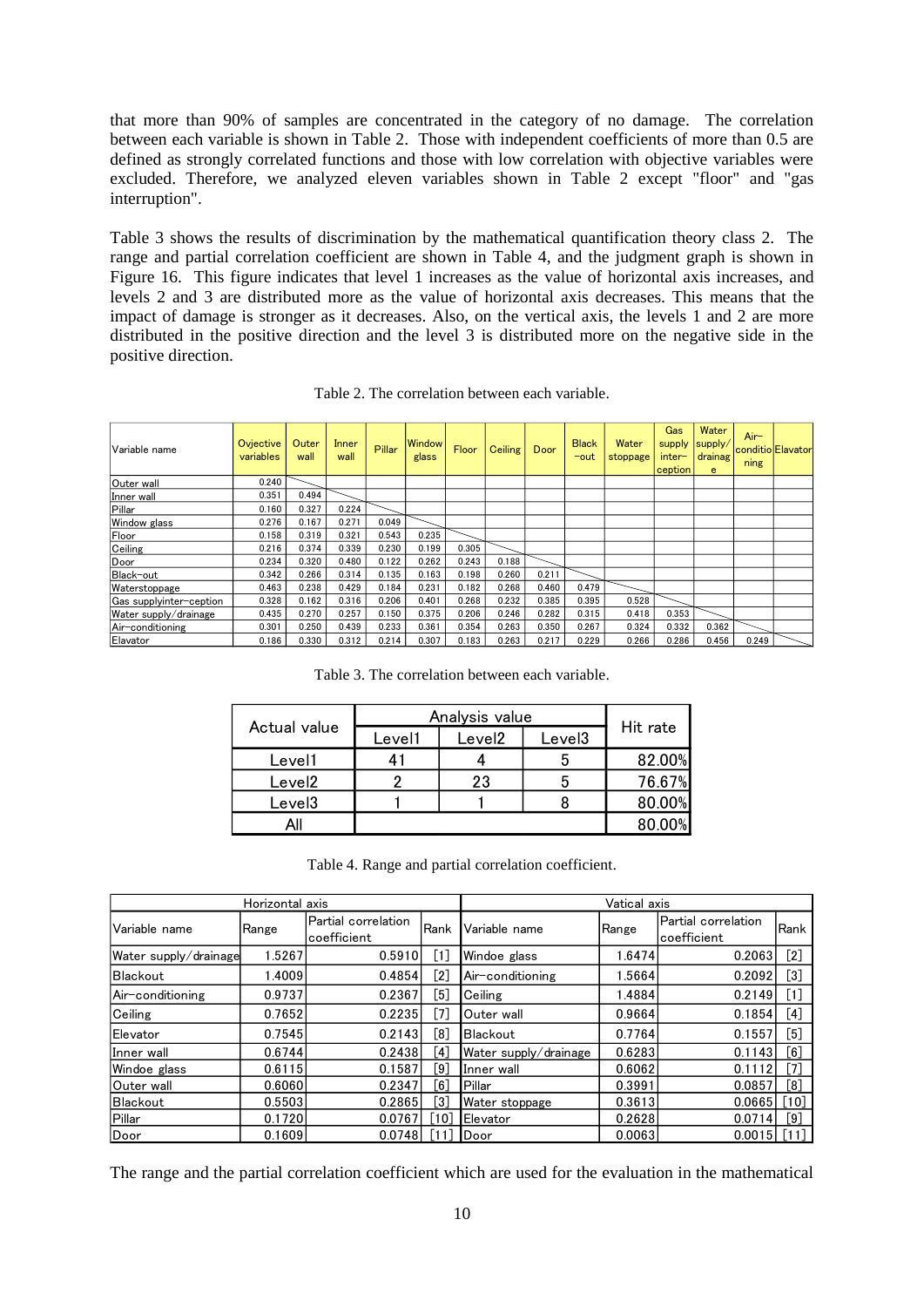quantification theory class 2 are shown in Table 4. Table 4 indicates that the influence is large in order of water supply/drainage, water stoppage, air conditioning, ceiling, elevator damage. In order to examine the deterioration of medical function due to the degree of damage, the categories of these variables in the horizontal axis are divided into level 1 and levels 2 and 3. Table 5 shows the category scores of "water supply/drainage" and "water stoppage" which are considered to be particularly important because the partial correlation coefficient is large on the horizontal axis. The larger the negative value of the category score, the stronger the impact on medical practice.

In the case of water stoppage, the damage caused inside hospitals is larger impact than that occurring inside and outside. The reason is considered that a lot of emergency water supply was conducted and hospitals were given preferential water supply when water stoppage occurred outside hospitals. The impact of the inability to use the toilet is particularly large in case of water supply/drainage. The inability to use the toilet was induced by water stoppage. As a results, water stoppage has the most impact overall.

|  |  |  | Table 5. The category scores of "water supply / drainage" and "water shortage" at the horizontal score. |  |  |
|--|--|--|---------------------------------------------------------------------------------------------------------|--|--|
|  |  |  |                                                                                                         |  |  |

| Survey item    | Category                                 | Sample | Category score |
|----------------|------------------------------------------|--------|----------------|
|                | No damage                                | 62     | 0.4279         |
| Water supply/  | A restroom is not usable                 | 16     | $-1.0988$      |
| drainage       | Other (Wash basin, piping breakage)      | 12     | $-0.7458$      |
|                | No damage                                | 44     | 0.4451         |
| Water shortage | Occurred inside and outside the hospital | 21     | $-0.9558$      |
|                | Occurred only within the hospital        | 25     | 0.2052         |



Figure 16. Judgment graph by mathematical quantification theory class 2

#### **6. CONCLUSIONS**

A questionnaire survey for medical institutions affected by the 2016 Kumamoto Earthquake in Japan